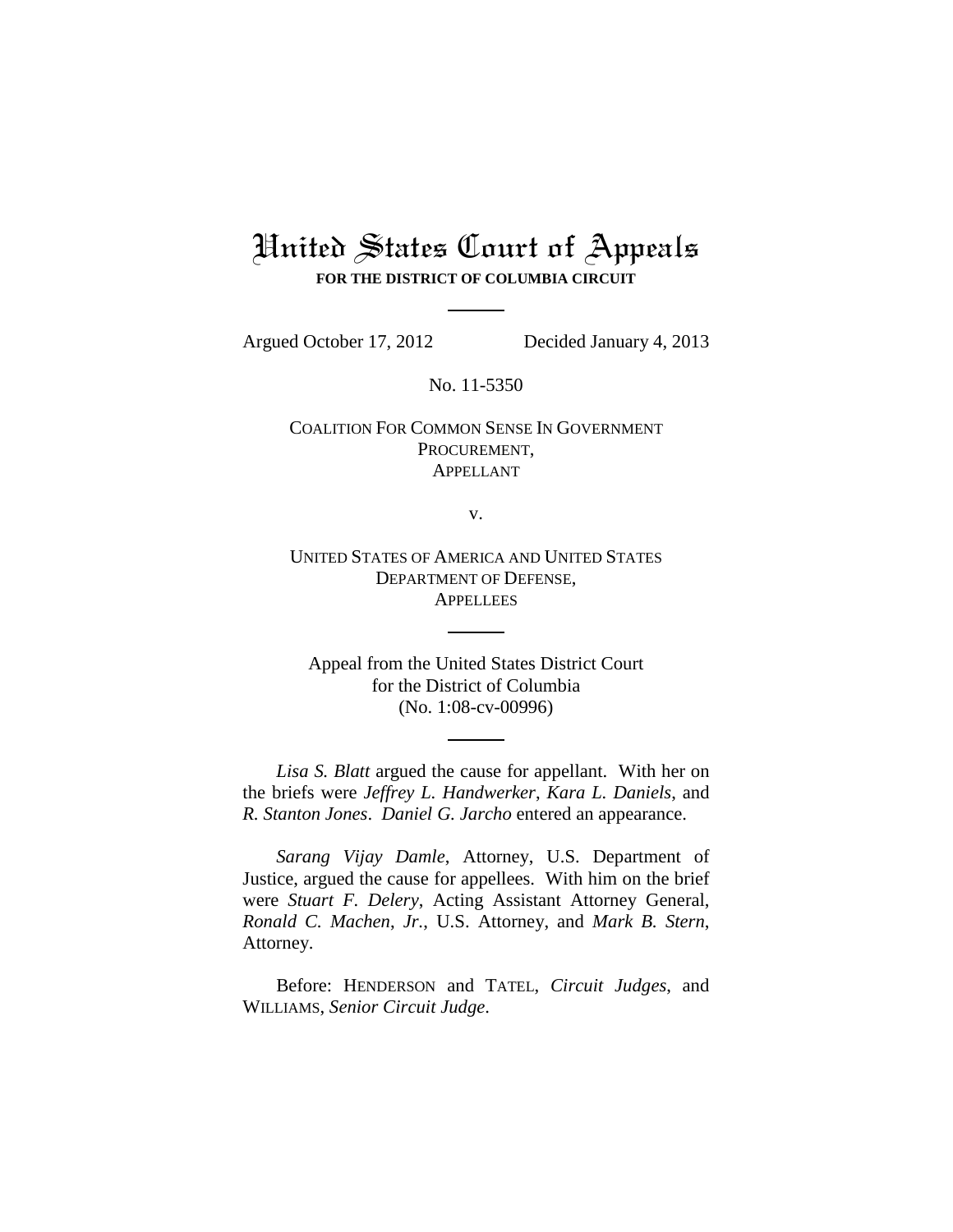#### Opinion for the Court filed by *Circuit Judge* TATEL.

TATEL, *Circuit Judge*: Seeking to curb the rising cost of prescription drugs for military families, Congress enacted section 703 of the National Defense Authorization Act for Fiscal Year 2008, which subjects all prescriptions purchased at retail pharmacies by service members to the same price caps as drugs procured directly by the Department of Defense. Pursuant to this provision, the Secretary of Defense issued a regulation requiring pharmaceutical manufacturers to refund to the federal government the difference between the retail price and the price cap. This case presents two questions: May the Secretary impose price caps without obtaining the voluntary written agreements required in the procurement process? Has the Secretary impermissibly imposed retroactive rebate liability on pharmaceutical manufacturers? For the reasons given below, we conclude that the Secretary reasonably interpreted section 703 to impose involuntary price caps and hold that the statute itself imposes retroactive rebate liability on pharmaceutical manufacturers.

**I.**

The Department of Defense provides medical benefits to current and retired service members and their families through the TRICARE health care program. TRICARE beneficiaries receive prescription drugs through three "points of service" relevant to this case: military treatment facilities; TRICARE's mail-order pharmacy; and within-network retail pharmacies, like Walgreens or CVS. For prescriptions filled at military treatment facilities and TRICARE's mail-order pharmacy, the Department procures the drugs from manufacturers and then distributes them to beneficiaries. Since 1992, this procurement process has been governed by 38 U.S.C. § 8126, which requires the Department and manufacturer to "enter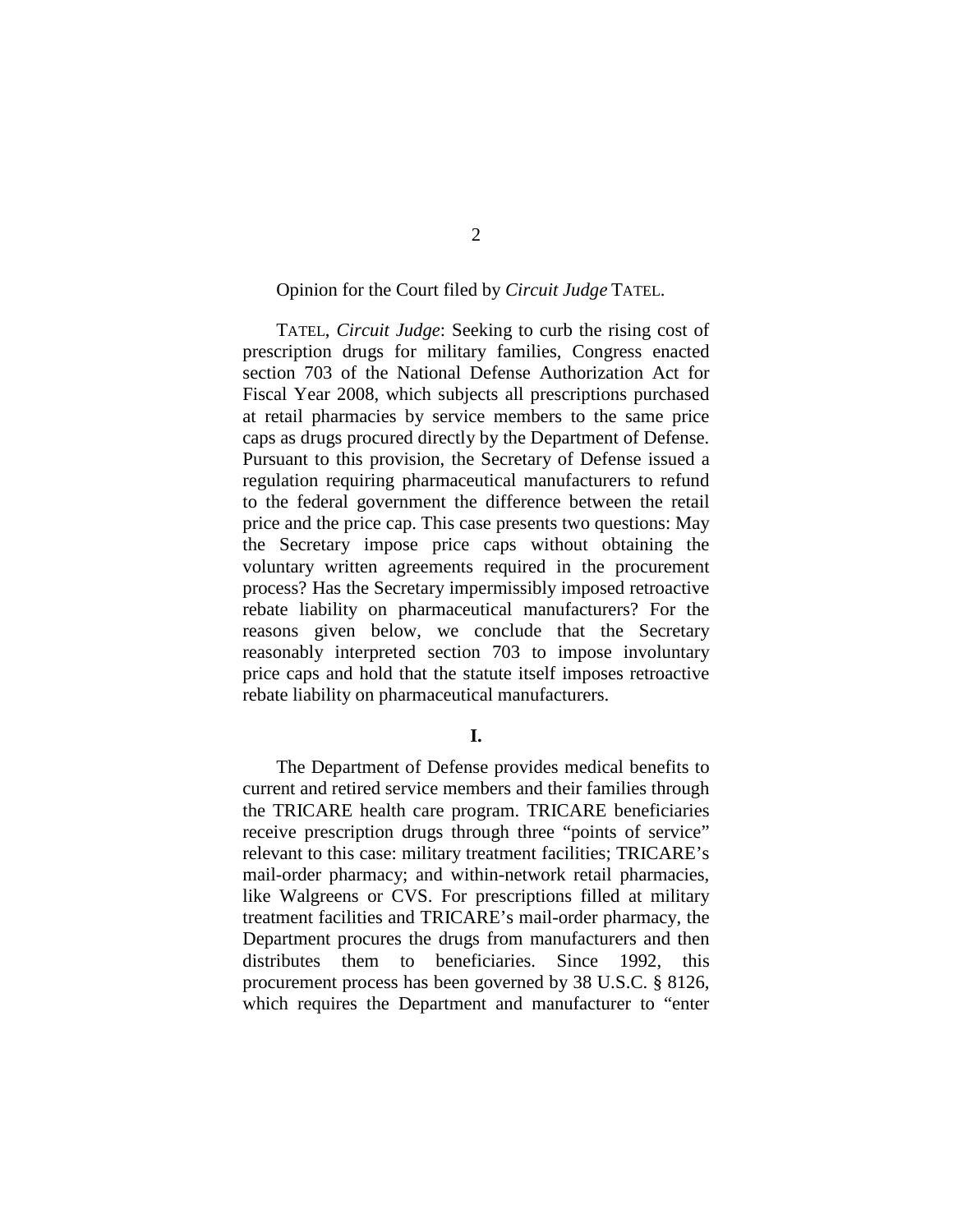into a master agreement . . . under which the price charged during the one-year [contract] may not exceed 76 percent of the non-Federal average manufacturer price." *Id.* § 8126(a)(2). In other words, these written agreements mandate a price—known as the "federal ceiling price" discounted by at least twenty-four percent from the retail price.

For many years, by contrast, when a TRICARE beneficiary filled a prescription at the third "point of service"—a within-network retail pharmacy—the Department paid the full retail price for the drug. The reason was simple: unlike in the case of military treatment facilities and TRICARE's mail-order pharmacy, the Department did not procure the drug. Instead, the drug was distributed through commercial supply chains, and the TRICARE beneficiary purchased the drug from the retail pharmacy. The Department thus had no written agreement with the manufacturer through which it could limit the cost of a drug to the federal ceiling price.

Over the past decade, the government has made several attempts to close the twenty-four percent price differential between prescription drugs procured by the Department and those purchased by TRICARE beneficiaries at retail pharmacies. In October 2004, the Department of Veterans Affairs issued a "Dear Manufacturer letter" that required pharmaceutical manufacturers to refund to the Defense Department the difference between the retail price and the federal ceiling price. In a lawsuit filed by the Coalition for Common Sense in Government Procurement—a multiindustry interest group that represents pharmaceutical companies—the Federal Circuit invalidated the rebate requirement, finding that it constituted a substantive regulation that had to be promulgated via notice and comment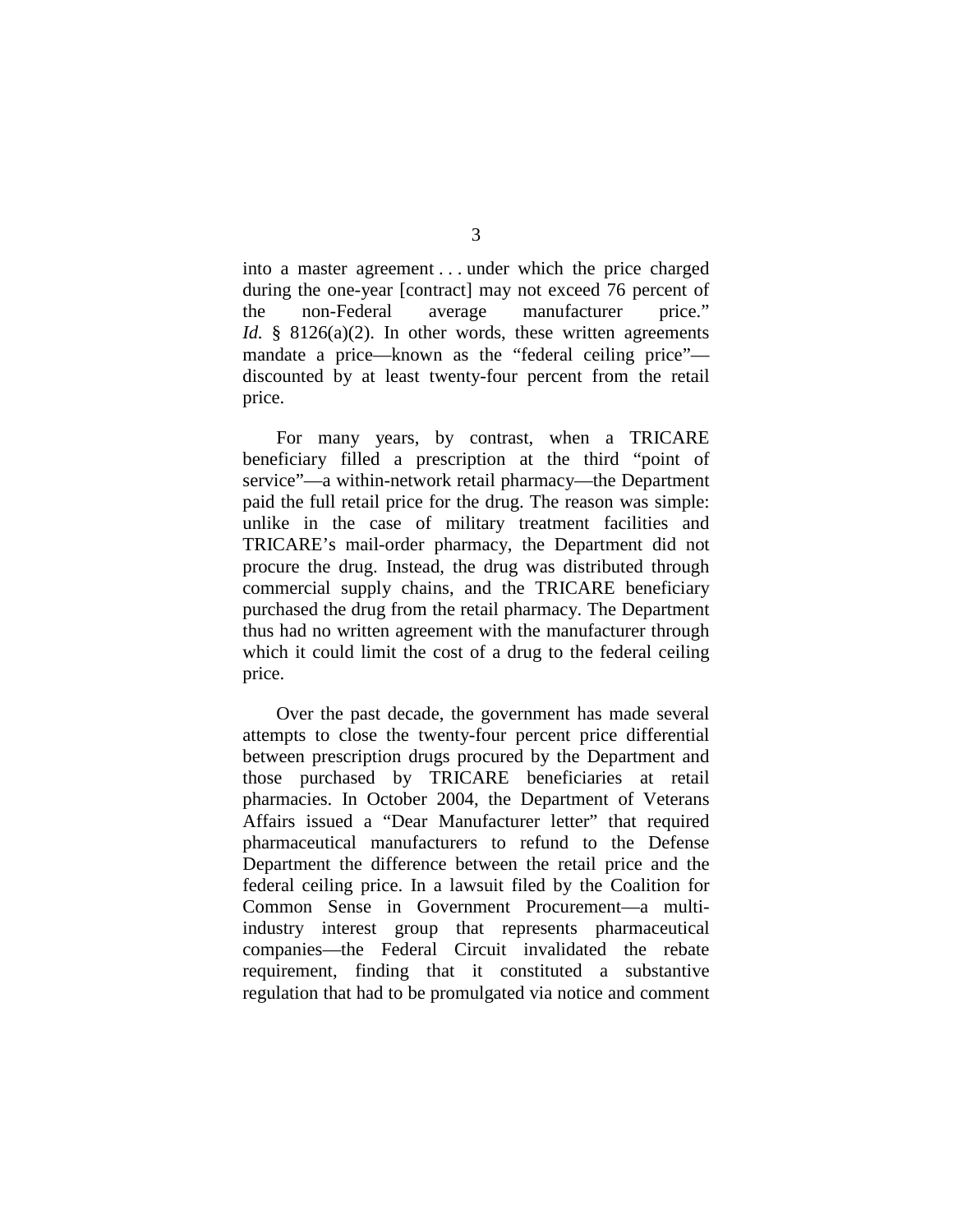rulemaking, a process the Secretary had tried to circumvent by issuing the Dear Manufacturer letter. *See Coalition for Common Sense in Government Procurement v. Secretary of Veterans Affairs*, 464 F.3d 1306 (Fed. Cir. 2006).

While that case was pending, the Defense Department announced the creation of a voluntary rebate program whereby manufacturers would give the Department refunds for drugs purchased at retail pharmacies in exchange for increasing the prospects that the particular drug would be placed on TRICARE's uniform formulary—prescription drugs with lower co-payments for beneficiaries. *See* 32 C.F.R. §§ 199.21(a)–(g). As an additional incentive, the Department indicated that it might waive its written preauthorization requirement for beneficiaries seeking these drugs. *See id.* § 199.21(k). The Department chose a rebate system because the drugs were distributed via private supply chains, which meant that pharmaceutical manufacturers had no way of knowing in advance what percentage of their drugs would be purchased by TRICARE beneficiaries. Thus, rather than involving downstream actors or adjusting the wholesale price, the Department required participating manufacturers to refund the money. This voluntary rebate program was not linked to the federal ceiling price.

In fiscal year 2007, the voluntary rebate program recouped only \$28 million. At the same time, TRICARE costs continued to soar. As detailed in a Government Accountability Office report, the Defense Department's "prescription drug spending more than tripled from \$1.6 billion in fiscal year 2000 to \$6.2 billion in fiscal year 2006. Retail pharmacy spending drove most of this increase, rising from \$455 million to \$3.9 billion and growing from 29 percent of [the Defense Department's] overall drug spending to 63 percent." U.S. Government Accountability Office,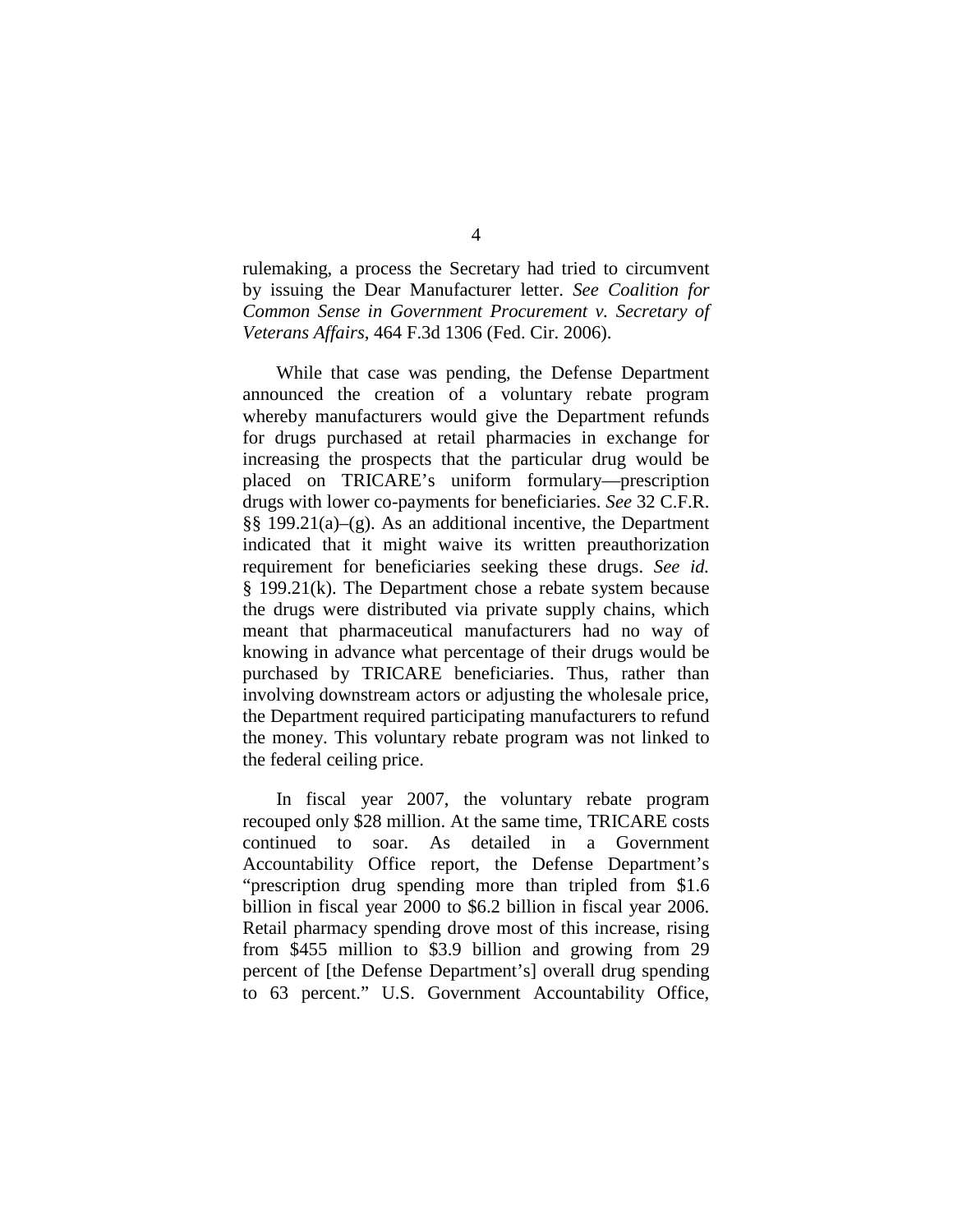GAO-08-327, DOD Pharmacy Program: Continued Efforts Needed to Reduce Growth in Spending at Retail Pharmacies 3–4 (2008). The report found the cost increase attributable to "federal pricing arrangements . . . not appl[ying] to drugs dispensed at retail pharmacies" and to "increased use of retail pharmacies" by TRICARE beneficiaries. *Id.* at 4.

Concerned about the spiraling cost of TRICARE's prescription drug program and seeking to close the cost gap between prescriptions procured by the Department and those purchased at retail pharmacies, Congress enacted section 703 of the National Defense Authorization Act for Fiscal Year 2008, Pub. L. 110-181, 122 Stat. 3, 188, which, as amended, provides:

With respect to any prescription filled after January 28, 2008, the TRICARE retail pharmacy program shall be treated as an element of the Department of Defense for purposes of the procurement of drugs by Federal agencies under section 8126 of title 38 to the extent necessary to ensure that pharmaceuticals paid for by the Department of Defense that are provided by pharmacies under the program to eligible covered beneficiaries under this section are subject to the pricing standards in such section 8126.

10 U.S.C. § 1074g(f); *see also* National Defense Authorization Act for Fiscal Year 2010, Pub. L. No. 111-84, 123 Stat. 2190, 2474 (2009) (making a technical amendment to section 703 to replace the words "on or after the date of enactment of the [statute]" with "after January 28, 2008"). In short, section 703 subjects all prescriptions filled in the TRICARE retail pharmacy program to section 8126 requirements "to the extent necessary to ensure" that those drugs "are subject to [section 8126] pricing standards." 10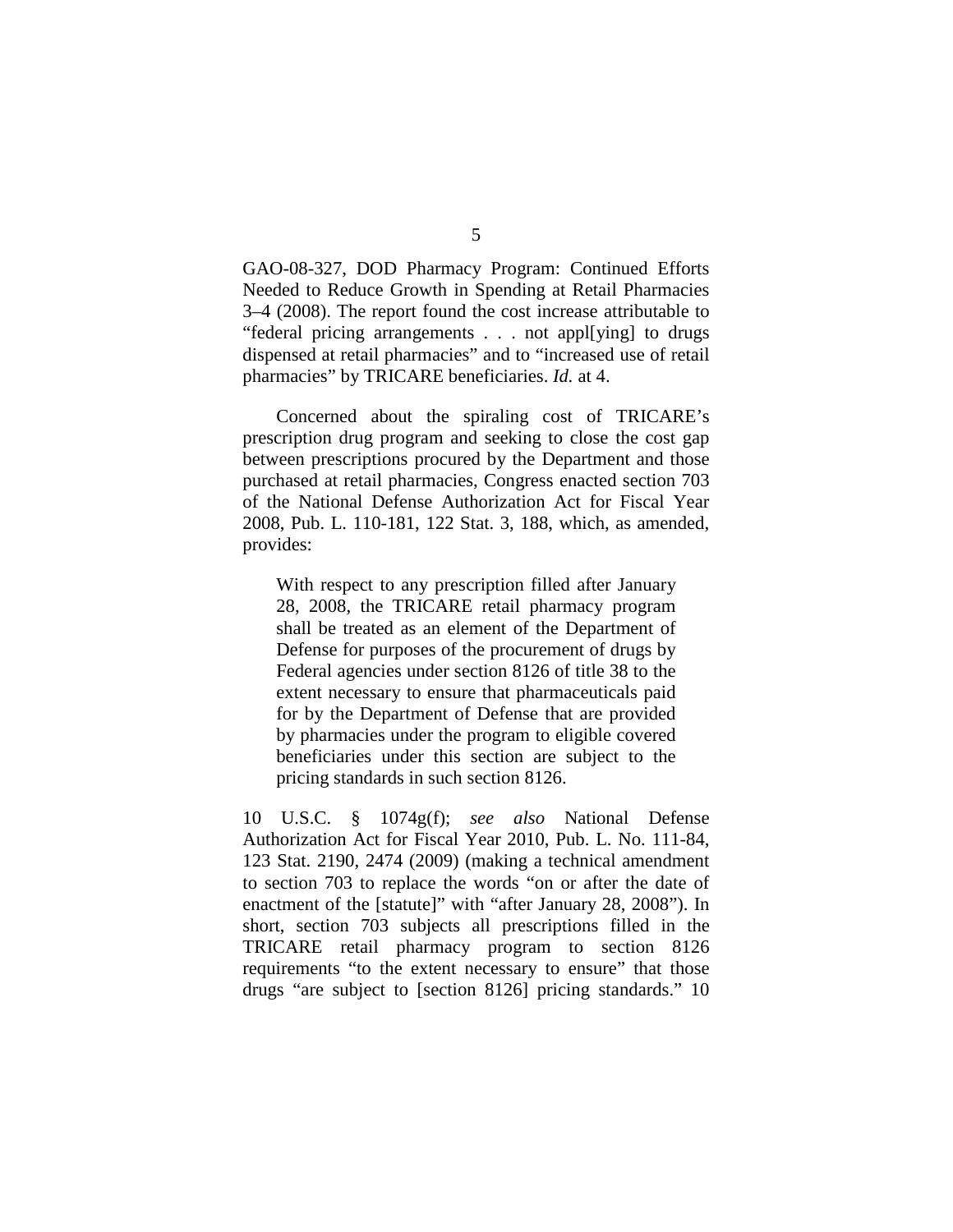U.S.C. § 1074g(f). Section 703 also includes an express delegation of rulemaking authority to the Secretary of Defense. *See id.* § 1074g(h) ("The Secretary of Defense shall . . . prescribe regulations to carry out this section.").

Almost immediately after section 703's enactment, on February 1, 2008, the Defense Department issued its own "Dear Manufacturer letter" informing pharmaceutical companies that the voluntary rebate program would be "used for the initial implementation" of section 703. The Department then published a proposed rule that would have required manufacturers to enter into written agreements to abide by the federal ceiling price before their drugs could be included on the uniform formulary. *See* 73 Fed. Reg. 43,394 (July 25, 2008). Diverging from the proposed rule, the final rule, issued on March 17, 2009, directs manufacturers to refund to the Department the difference between the federal ceiling price and the retail price for all prescriptions filled at TRICARE retail pharmacies. *See* 74 Fed. Reg. 11,279 (Mar. 17, 2009); 32 C.F.R § 199.21(q). Thus, price caps apply regardless of whether manufacturers have signed a voluntary written agreement, though such agreements remain a prerequisite for both uniform formulary status and preauthorization. *See* 32 C.F.R. § 199.21(q)(2). Additionally, the final rule requires manufacturers to refund to the Department the price differential for any prescription filled after January 28, 2008, the date of section 703's enactment. *See id.* § 199.21(q)(1)(i). According to the Coalition, this "retroactive" requirement will likely cost the pharmaceutical industry in excess of \$500 million. Under the final rule, however, the Secretary may waive or reduce the refund amount. *See id.* § 199.21(q)(3)(iii)(A). Manufacturers, moreover, can escape the federal ceiling price altogether by removing a drug from TRICARE coverage. *See id.*  $§$  199.21(q)(3).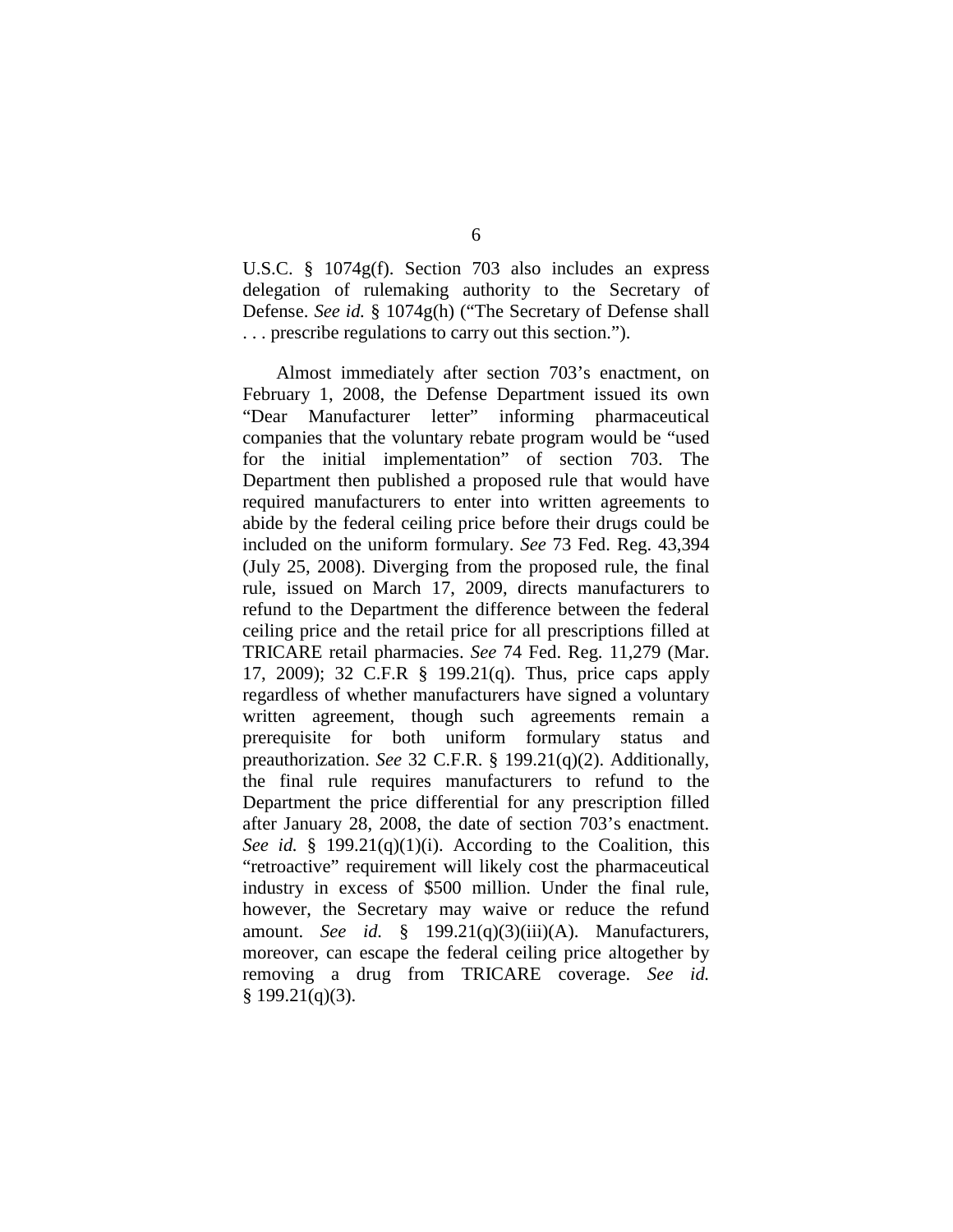In the meantime, the Coalition, which had also sued the Defense Department in the United States District Court for the District of Columbia, amended its complaint to challenge the Secretary's authority to impose price caps without written agreements. On cross-motions for summary judgment, the district court remanded the final rule to the Department because the Secretary had failed to explain why he imposed the rebate requirement on drug manufacturers rather than another actor in the supply chain. *See Coalition for Common Sense in Government Procurement v. United States*, 671 F. Supp. 2d 48 (D.D.C. 2009). At *Chevron* step one, the district court reasoned that "the statute does not establish a particular regulatory scheme. Congress has not dictated that manufacturers must pay the costs associated with the Federal Ceiling Prices, or that they must refund proceeds in excess of this price on retail pharmacy program transactions." *Id.* at 54. But the district court declined to defer to the Secretary at *Chevron* step two because the Secretary had simply assumed that section 703 itself mandated that manufacturers rebate the twenty-four percent discount to the government. *See id.* at 55– 56. Accordingly, the district court instructed the Secretary to consider other alternatives, such as requiring retail pharmacies to bear the burden of refunding the price differential to the Department. *See id.* at 54–56, 61.

Responding to the district court on October 15, 2010, the Secretary issued a supplemental rule explaining his rationale for requiring manufacturers to refund the price differential. *See* 75 Fed. Reg. 63,383 (Oct. 15, 2010). The Secretary interpreted section 703's text, structure, purpose, and legislative history as strongly indicating that the federal ceiling price applies to manufacturers, not some other entity in the supply chain such as wholesalers or retail pharmacies. *See id.* at 63,386–88. After addressing alternative mechanisms, the Secretary re-adopted the requirement that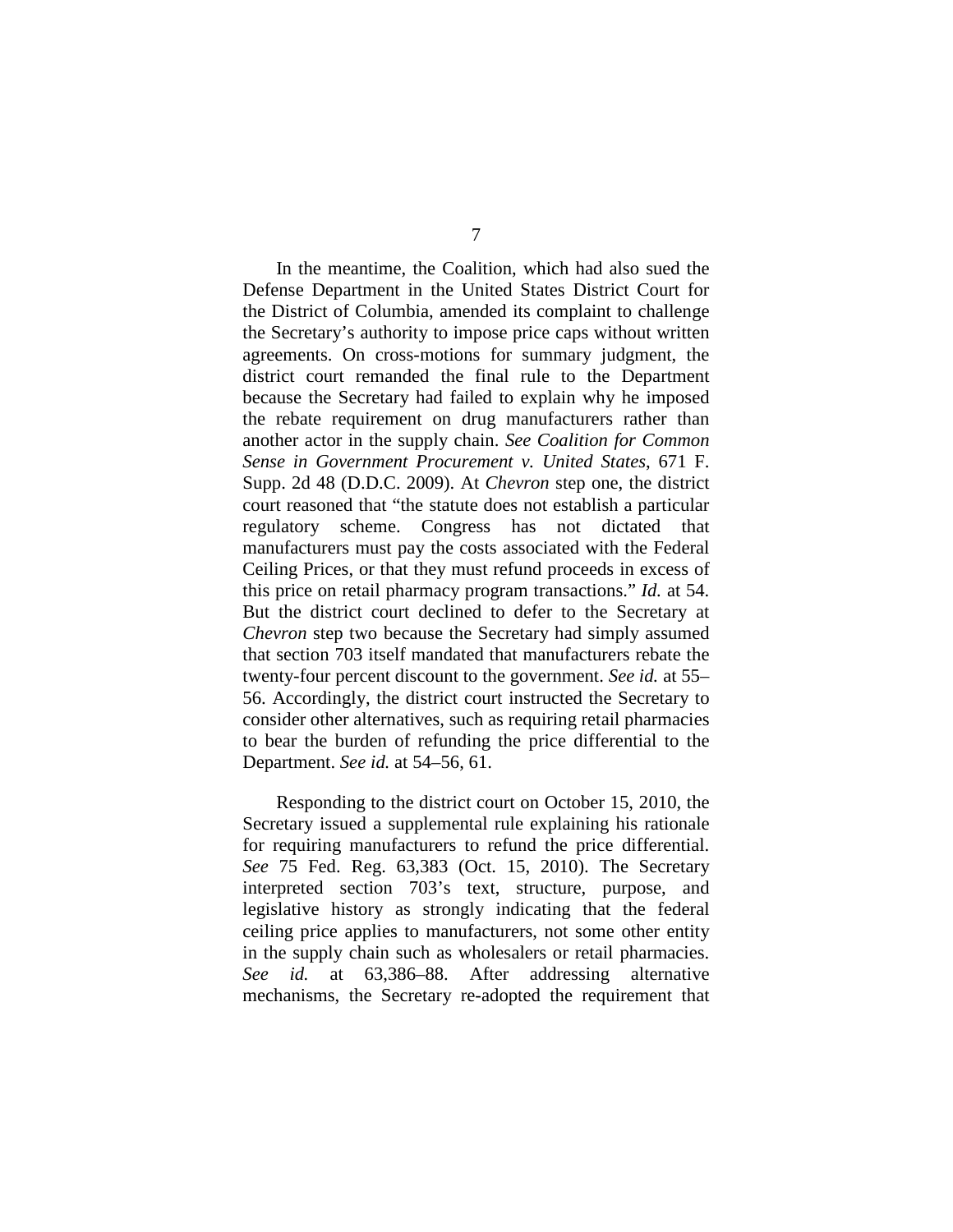pharmaceutical manufacturers refund the price differential to the Department. *See id.* at 63,388–91.

The Secretary also reiterated his position on the two main issues in this appeal. First, he defended his view that section 703's rebate program cannot be dependent on a voluntary written agreement. *See id.* at 63,391–93. Second, regarding retroactivity, the Secretary emphasized that he lacked discretion to impose a different implementation date. According to the Secretary, the statute's text and legislative history made clear that Congress intended that any prescription filled after the enactment date would be subject to the federal ceiling price. *See id.* at 63,391.

The 2010 rule fared better in the district court. Finding section 703 ambiguous as to the question of whether the federal ceiling price could be imposed on pharmaceutical manufacturers absent section 8126 written agreements, the district court upheld the Secretary's rule as a reasonable interpretation of the statute. The district court also rejected the Coalition's retroactivity argument, concluding that section 703 itself determines when prescriptions become subject to the federal ceiling price. *See Coalition for Common Sense in Government Procurement v. United States*, 821 F. Supp. 2d 275 (D.D.C. 2011).

Echoing its position in the district court, the Coalition raises two arguments on appeal. First, it contends that the Secretary has no authority to impose federal ceiling prices on manufacturers without obtaining their consent. Specifically, the Coalition believes that section 703 incorporates section 8126's written agreement requirement. Second, the Coalition argues that the rule impermissibly imposes retroactive rebate liability. The Coalition has abandoned its argument that other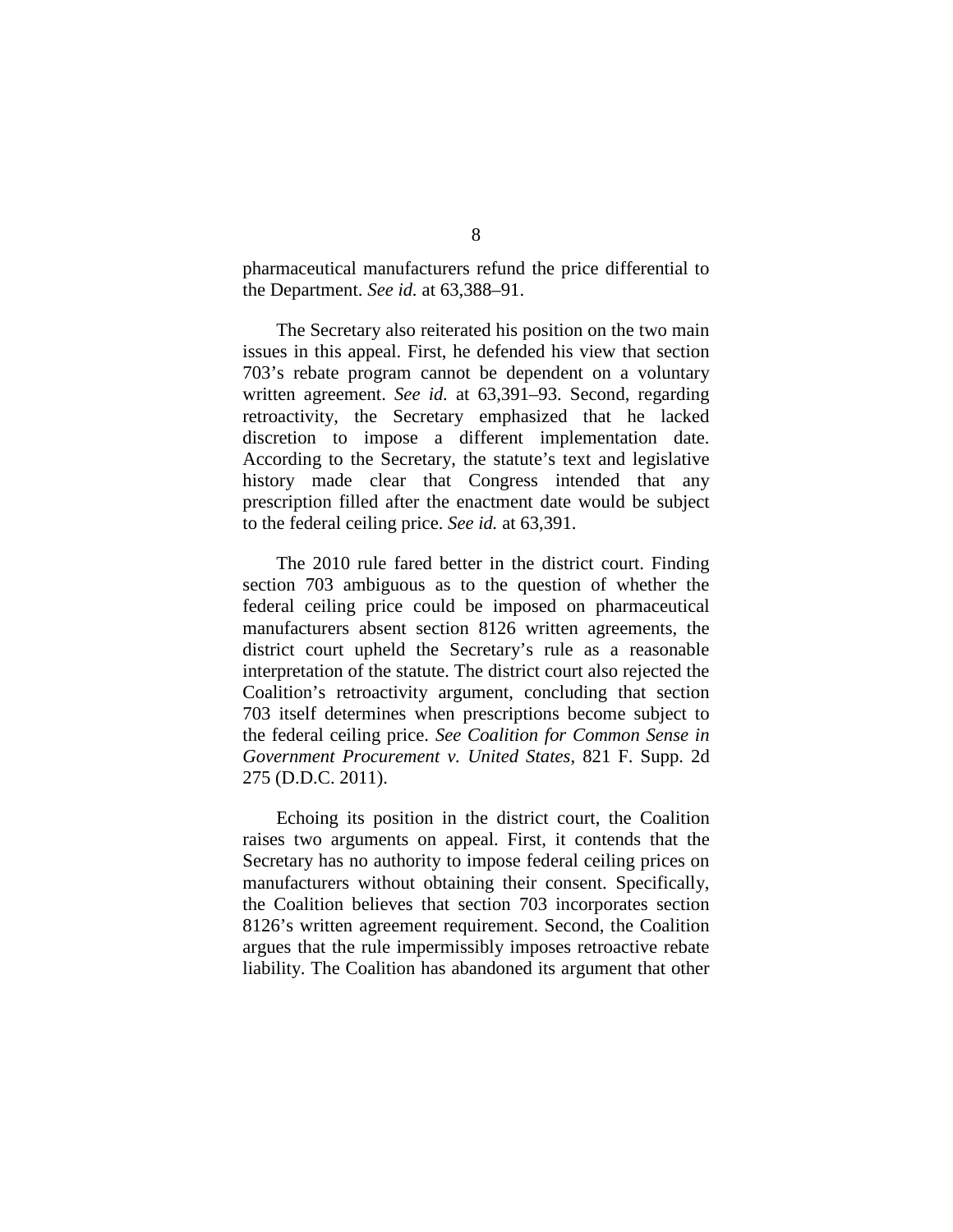entities, such as retail pharmacies, should reimburse the Defense Department.

We review a district court's grant of summary judgment de novo. *See Holcomb v. Powell*, 433 F.3d 889, 895 (D.C. Cir. 2006). In considering the Secretary's interpretation of section 703, we engage in the familiar *Chevron* two-step analysis. *See Chevron, U.S.A., Inc. v. NRDC*, 467 U.S. 837, 842–43 (1984).

#### **II.**

As always, we begin by examining the statute's text. Distilled to its core, section 703 provides:

With respect to any prescription filled after January 28, 2008, the TRICARE retail pharmacy program shall be treated as an element of . . . section 8126 . . . to the extent necessary to ensure that pharmaceuticals paid for by the Department of Defense . . . are subject to [section 8126] pricing standards . . . .

#### 10 U.S.C. § 1074g(f).

Section 703 unambiguously requires price caps. It directs the Secretary to "*ensure* that pharmaceuticals paid for by the Department of Defense . . . are subject to [section 8126] pricing standards." *Id.* (emphasis added). According to the Coalition, the statute also unambiguously requires procurement-type contracts to achieve those price caps. In addressing this argument, we ask "whether Congress has directly spoken to the precise question at issue." *Chevron*, 467 U.S. at 842. It has not. As the Secretary points out, Congress's use of the words "to the extent necessary" signals that not every jot and tittle of section 8126's procurement regime had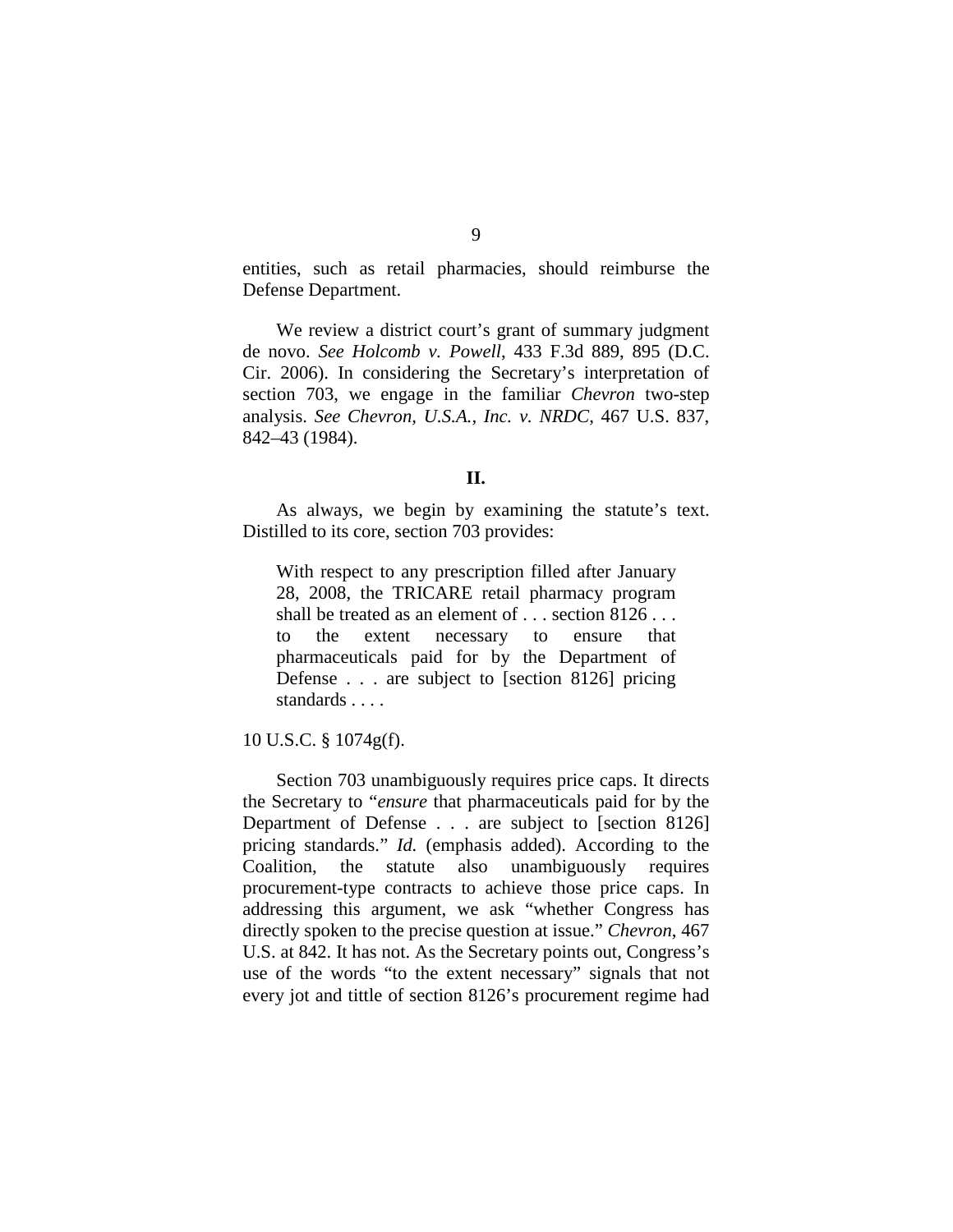to be imposed on TRICARE's retail pharmacy program. The Coalition nonetheless advances several reasons why it believes that section 703 clearly requires written agreements between pharmaceutical manufacturers and the federal government. Only three merit serious attention.

First, the Coalition contends that section 703 "folds TRICARE['s] retail pharmacy sales into the pre-existing statutory scheme of federal ceiling prices under Section 8126" and "leaves no discretion for [the Secretary] to bypass the consensual underpinnings of the ceiling prices of Section 8126." Appellant's Br. 26–27. As the Coalition sees it, manufacturers cannot be forced to refund the price differential absent section 8126 procurement-type contracts. But as we see it, the Coalition's statutory interpretation risks creating a two-tiered regime in which only some prescriptions filled would be subject to federal ceiling prices. The Coalition offers no explanation for how a voluntary contract requirement, by itself, would fulfill section 703's mandate that "*any* prescription filled" be subject to the federal ceiling price. 10 U.S.C. § 1074g(f) (emphasis added). And at *Chevron* step one, the Coalition "must show that the statute *unambiguously* forecloses the [Secretary's] interpretation." *Village of Barrington v. Surface Transportation Board*, 636 F.3d 650, 661 (D.C. Cir. 2011). Given the statute's discretionenhancing language, the Coalition has failed to meet its "heavy burden" of demonstrating that section 703 precludes the Secretary's method for achieving price caps. *Id.*

Second, pointing to other statutory schemes, such as the Medicaid Drug Rebate Program, *see* 42 U.S.C. § 1396r-8, the Coalition argues that "Congress without exception has required the government to enter into contracts with drug manufacturers to obtain their consent to price discounts in connection with federal healthcare programs." Appellant's Br.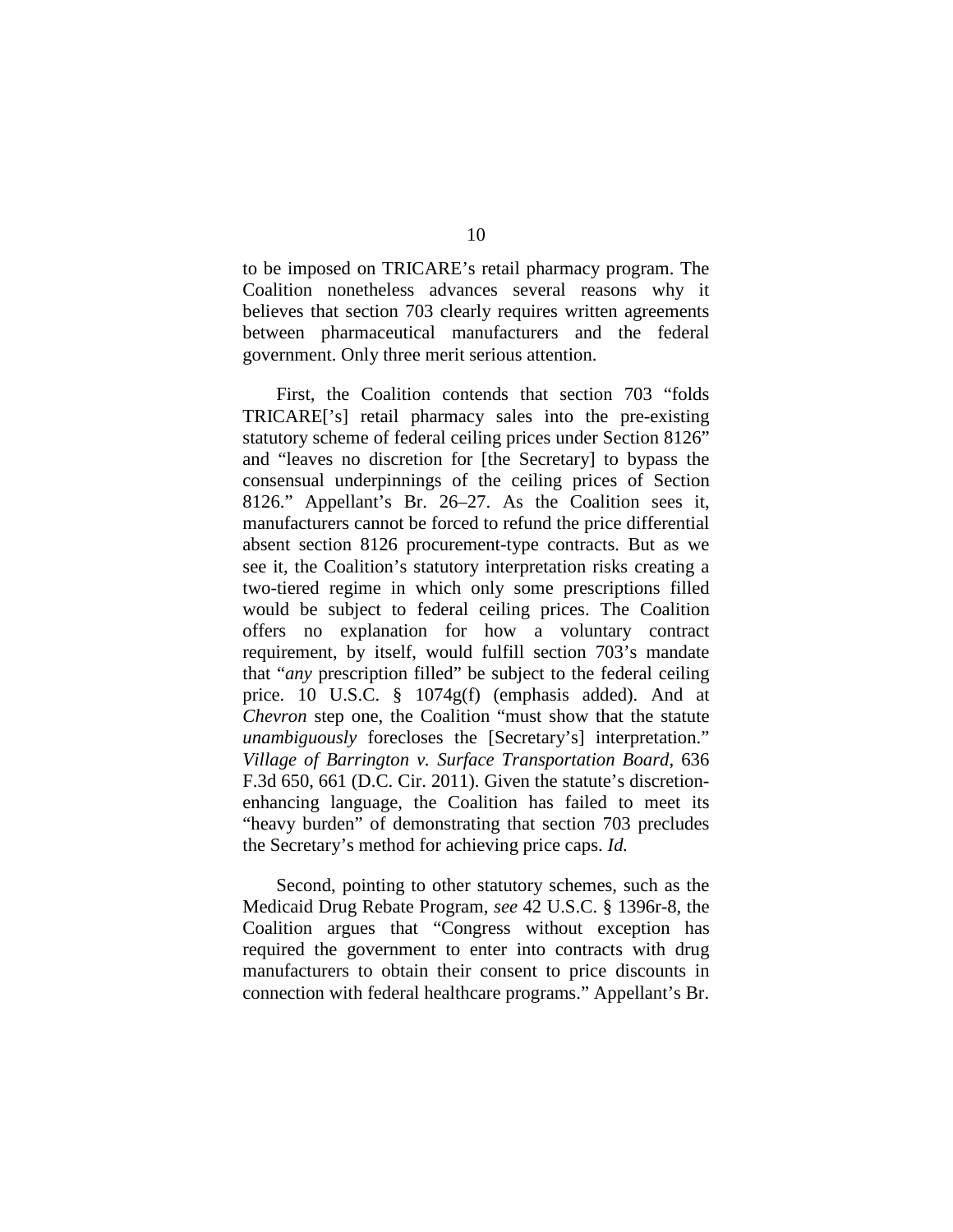32. The Coalition also asserts that when Congress imposes price caps, it speaks clearly and expressly. *See, e.g.*, Emergency Petroleum Allocation Act of 1973, Pub. L. No. 93-159, § 4, 87 Stat. 627, 629 ("The President shall promulgate a regulation providing for the mandatory allocation of [petroleum products] . . . at prices specified in (or determined in a manner prescribed by) such regulation . . . ."). This may well be true. But our job is to interpret *this* statute—section 703—and *this* statute gives the Secretary discretion as to how to ensure that prescriptions filled at retail pharmacies are subject to the federal ceiling price. Section 703's evolution reinforces this point. Congress enacted the provision in the wake of the Defense Department's creation of the very type of voluntary rebate program the Coalition insists the statute now requires. Despite that reform and its incentives for reducing prescription drug prices, Congress remained concerned about the rapidly rising cost of TRICARE's retail pharmacy program and passed section 703 to give the Secretary discretionary authority to solve this problem.

Third, the Coalition argues that because pharmaceutical manufacturers sell prescription drugs to wholesalers or retail pharmacies and have "no way of knowing where drugs end up," Appellant's Br. 28, they cannot predict their potential liability and should therefore not be forced, absent agreement, to refund unforeseeable sums of money to the government. Although the opt-out provision allows pharmaceutical companies to escape federal ceiling prices by removing their drugs from TRICARE, the Coalition believes that Congress could never have intended to put military service members' access to prescription drugs at risk. *See* Appellant's Br. 6. It is certainly true that the logistical issues associated with commercial supply chains raise questions about precisely how the federal ceiling price can be extended to prescriptions filled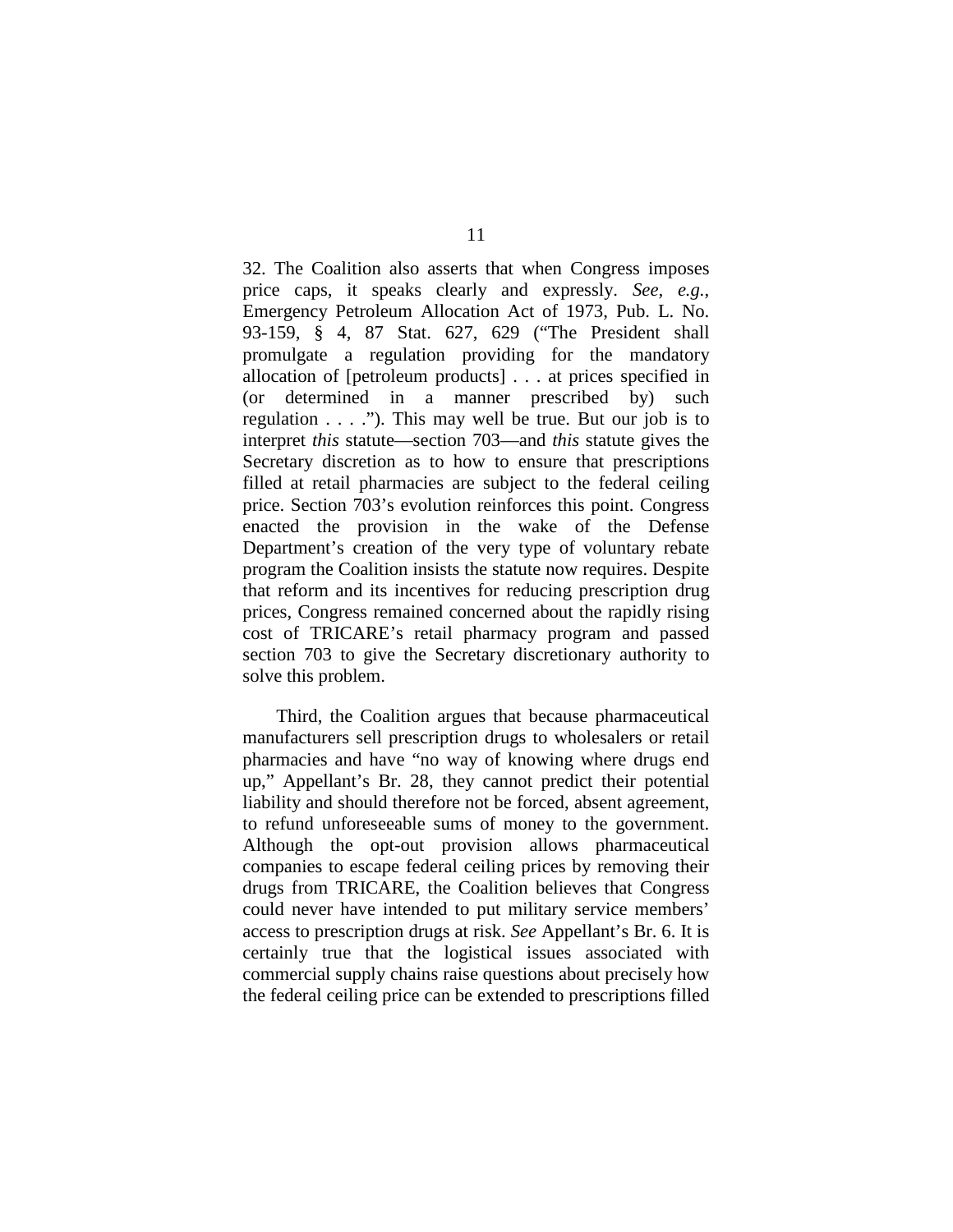at within-network retail pharmacies. But the question before us at this stage of *Chevron* analysis is whether section 703 unambiguously requires the Secretary to resolve these issues through procurement-type contracts. As explained above, it does not.

Turning to *Chevron* step two, we ask whether the Secretary's rule represents a "permissible construction" of section 703. *Chevron*, 467 U.S. at 843. Other than repeating the *Chevron* step one arguments we have already rejected, the Coalition claims that the Secretary's regulation is unreasonable because most pharmaceutical companies have now entered into prospective section 703 agreements. This, the Coalition believes, demonstrates that a voluntary contract regime could work. The *Chevron* step two question, however, is not whether the Coalition's proposed alternative is an acceptable policy option but whether the Secretary's rule reflects a reasonable interpretation of section 703.

The rule easily satisfies *Chevron* step two. It accomplishes Congress's objectives and does so in a way that accounts for market realities. Section 703 requires that "any prescription filled" be subject to section 8126 "pricing standards." 10 U.S.C. § 1074g(f). The rule achieves this goal through a universal requirement on all pharmaceutical manufacturers that participate in TRICARE—that is, the rule imposes involuntary price caps "to the extent necessary" to guarantee compliance with section 8126 "pricing standards." Moreover, the rule furthers Congress's primary goal of ensuring price parity across TRICARE's three points of service. And finally, the rule capitalizes on the logistical convenience of imposing refund liability on manufacturers rather than lowering retail prices or seeking refunds from downstream actors.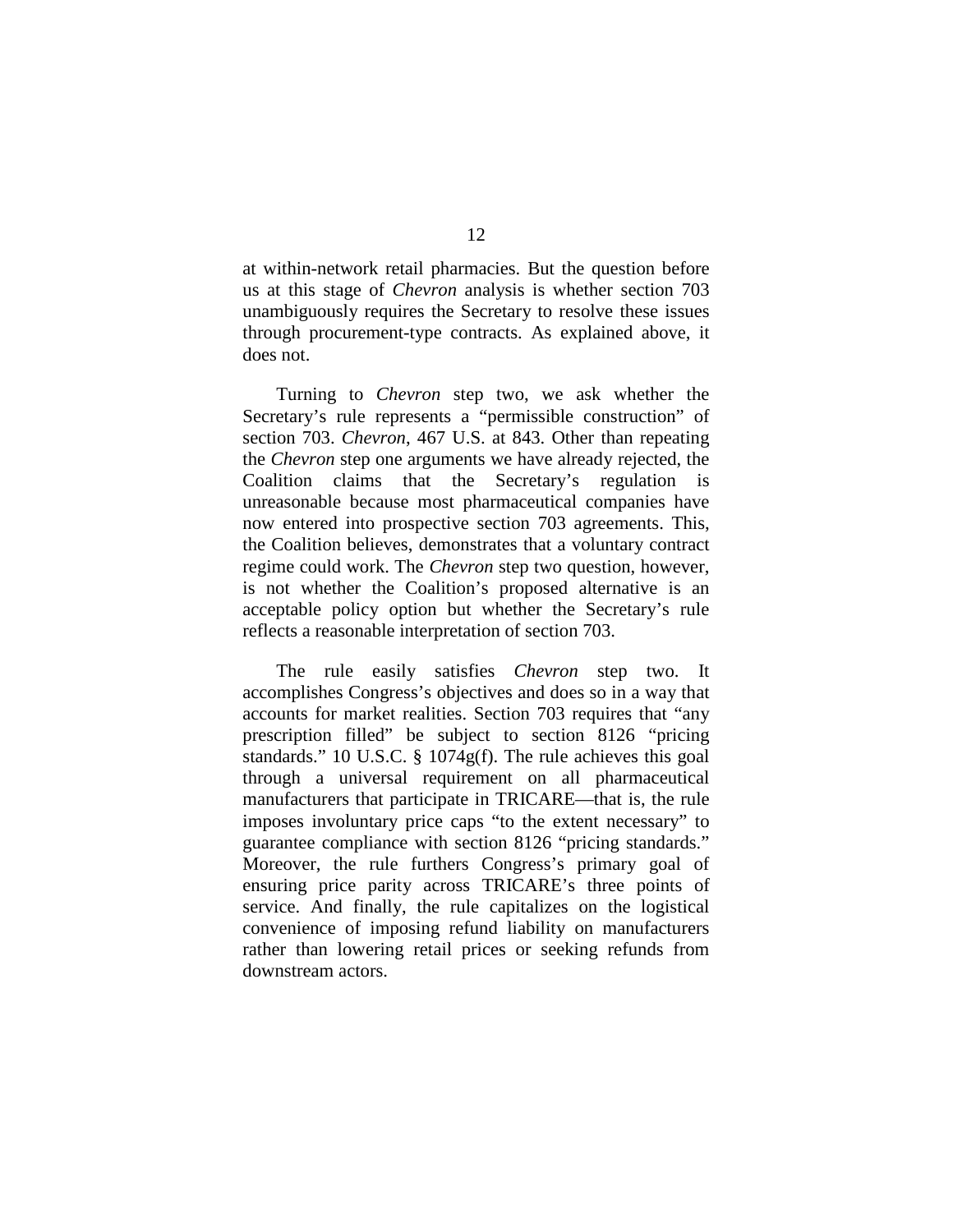# 13

### **III.**

The Coalition also contends that the regulation promulgated in 2010 but requiring refunds for prescriptions filled after January 28, 2008—impermissibly imposes retroactive rebate liability. In the legal sense of the term, retroactivity occurs when a statute or rule "takes away or impairs vested rights acquired under existing law, or creates a new obligation, imposes a new duty, or attaches a new disability in respect to transactions or considerations already past." *National Mining Association v. Department of Labor*, 292 F.3d 849, 859 (D.C. Cir. 2002) (internal quotation marks omitted). Characterizing January 28, 2008, as nothing more than section 703's effective date, the Coalition argues that the " 'mere promulgation of an effective date for a statute does not provide sufficient assurance that Congress specifically considered the potential unfairness that retroactive application would produce.' " Appellant's Br. 47 (quoting *INS v. St. Cyr*, 533 U.S. 289, 317 (2001)). As a result, the Coalition claims it was the 2010 regulation, not the statute, that imposed retroactive liability on pharmaceutical manufacturers. Because the Secretary lacks retroactive rulemaking authority, the argument goes, the regulation's retroactive application must fail. *See Bowen v. Georgetown University Hospital*, 488 U.S. 204, 208 (1988) (explaining that a "statutory grant of legislative rulemaking authority will not, as a general matter, be understood to encompass the power to promulgate retroactive rules unless that power is conveyed by Congress in express terms").

We disagree with the Coalition's premise. As the district court explained, "it was the passing of the *statute*, not the promulgation of a *regulation*, that determined when prescriptions became subject to [federal ceiling prices]." *Coalition for Common Sense*, 821 F. Supp. 2d at 288 (emphases added). As the Supreme Court has instructed, a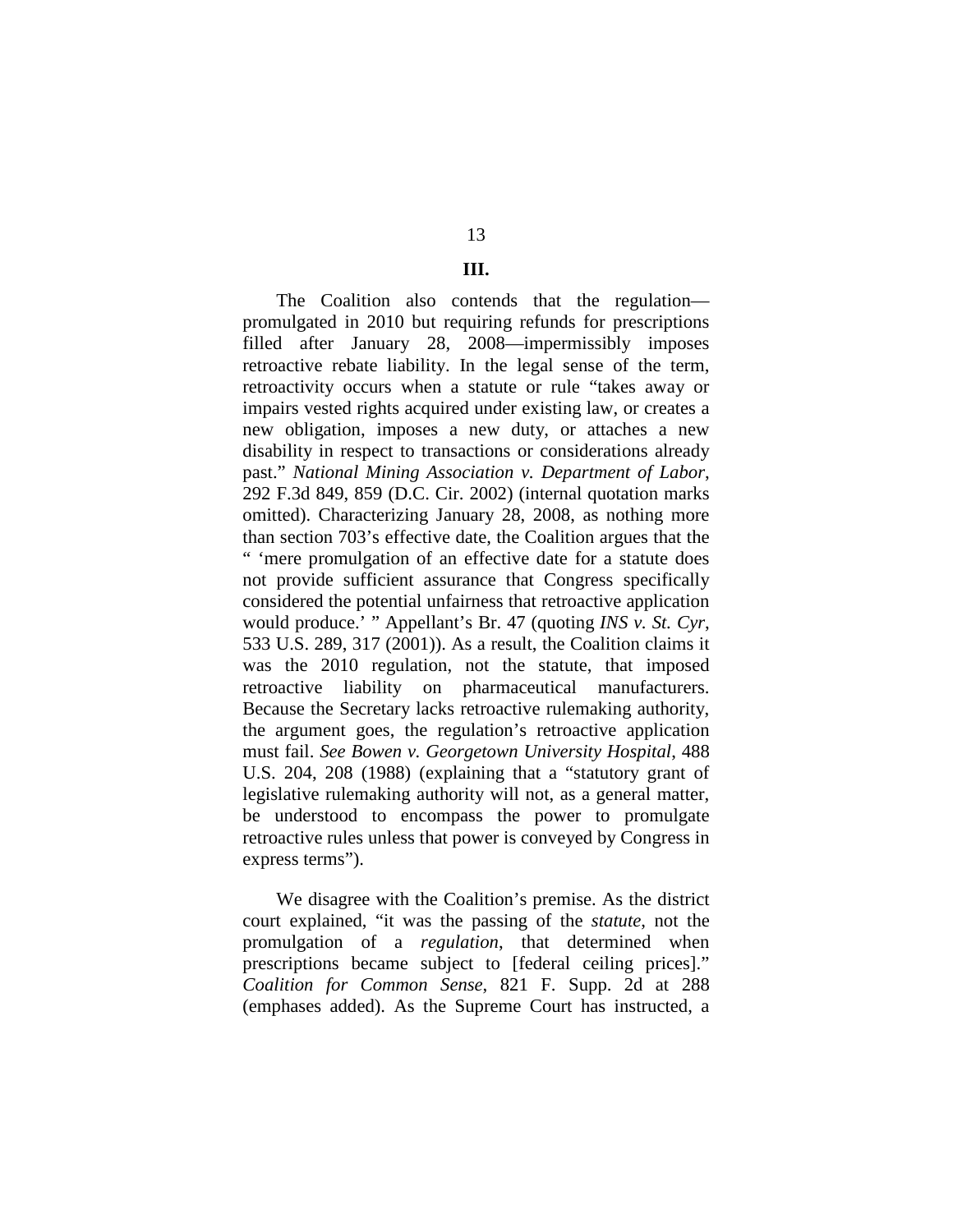"statute may not be applied retroactively . . . absent a clear indication from Congress that it intended such a result." *St. Cyr*, 533 U.S. at 316. Thus, the question is whether Congress intended section 703 to impose rebate liability for prescriptions filled after its date of enactment.

Section 703 could hardly be clearer: "With respect to *any*  prescription *filled after* January 28, 2008, the TRICARE retail pharmacy program *shall* be" subject to section 8126's "pricing standards." 10 U.S.C. § 1074g(f) (emphases added). This language leaves no doubt that Section 703's effective date is the date of enactment—January 28, 2008—and that the triggering event for rebate liability is the filling of a prescription.

The Coalition nonetheless insists that because the district court ruled in 2009 that section 703 was ambiguous as to *who* should pay the rebate, it was in fact the 2010 regulation that imposed refund liability on pharmaceutical manufacturers. As the Coalition understands the law-of-the-case doctrine, the district court's ruling binds this Court. This is incorrect. The law-of-the-case doctrine bars us from reconsidering only questions decided by *this* Court in this case. *See LaShawn A. v. Barry*, 87 F.3d 1389, 1393 (D.C. Cir. 1996) (en banc) (explaining that under the law-of-the-case doctrine "the same issue presented a second time in the same case in the *same court* should lead to the same result" (emphases omitted)).

The only question, then, is whether section 703 unambiguously imposes price caps on *manufacturers*. Although section 703 nowhere mentions manufacturers, it cross-references section 8126's pricing standards—standards that apply to manufacturers and expressly exclude "wholesale distributors of drugs or a retail pharmacy." 38 U.S.C. § 8126(h)(4)(B). In other words, federal ceiling prices apply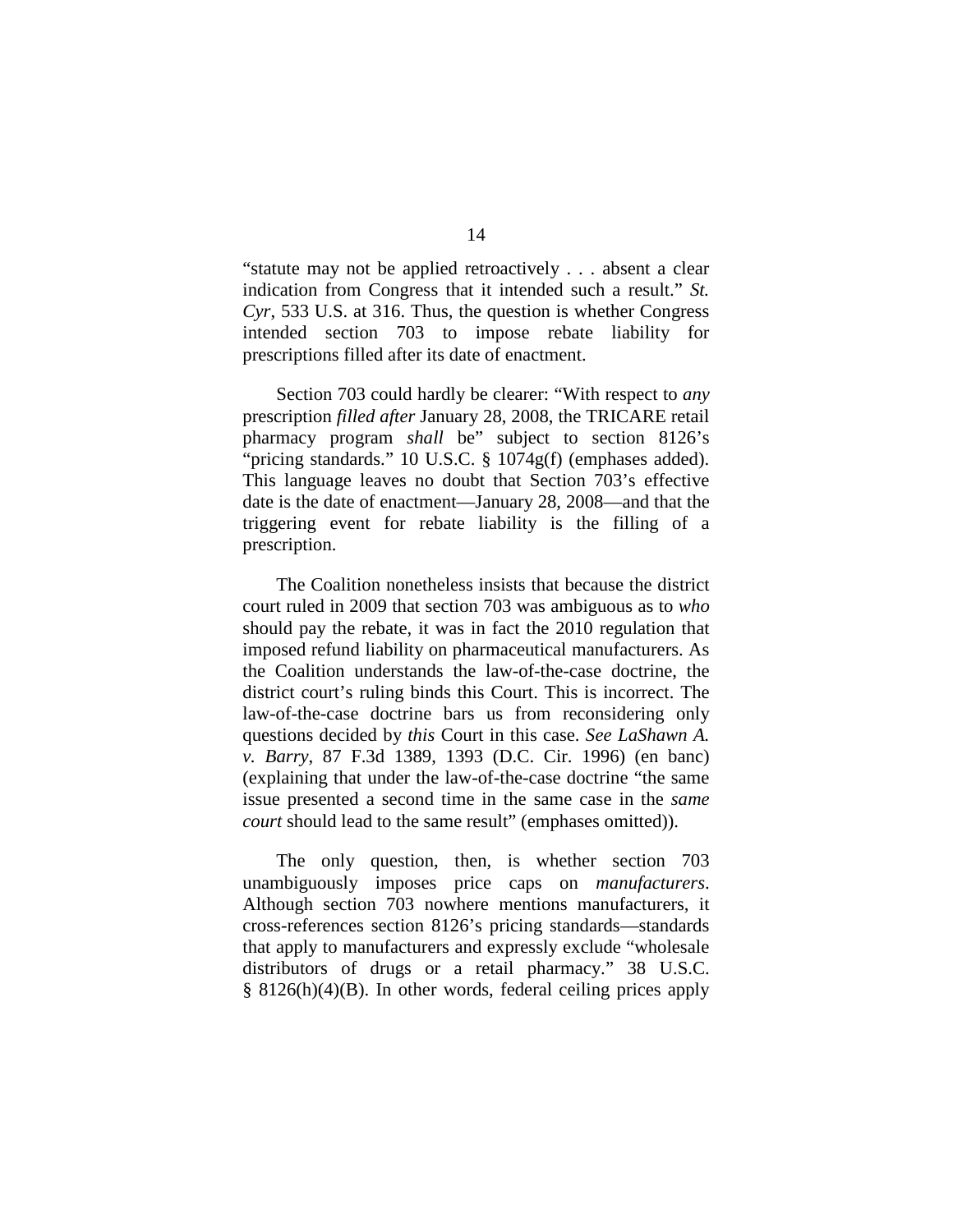to manufacturers, not other entities. Congress, moreover, enacted section 703 against a regulatory backdrop that presumed manufacturers would bear the burden of refunding the price differential to the Defense Department. The 2004 Dear Manufacturer letter mandated manufacturer liability, and the Defense Department's voluntary rebate program focused on signing deals with manufacturers, not retail pharmacies. We therefore conclude that section 703 not only clearly imposed rebate liability on January 28, 2008, but also put pharmaceutical manufacturers on notice that they would bear the burden of closing the gap between the retail price and the federal ceiling price.

The Coalition marshals one final argument. Invoking the realities of supply chains, it contends that the final rule makes pharmaceutical manufacturers liable for drugs that entered the marketplace well before section 703's enactment. Put differently, the Coalition claims Congress could not have intended that a drug sold by a manufacturer to a wholesaler before the statute's effective date could trigger refund liability when purchased by a TRICARE beneficiary after that date. That, however, is precisely what Congress intended: section 703 applies price caps to "any prescription *filled after*" the effective date, not to any drug sold to a wholesaler after that date. 10 U.S.C. § 1074g(f) (emphasis added). Given the logistics of pharmaceutical supply chains, which Congress obviously understood, some drugs would inevitably be in the distribution stream on section 703's enactment date.

Furthermore, although the final regulation allows the Secretary to waive refund liability, no pharmaceutical manufacturer has yet sought a waiver. *See* Appellees' Br. 27– 28. Given that Congress clearly imposed refund liability for any prescription filled after section 703's effective date, pharmaceutical manufacturers who believe they should not